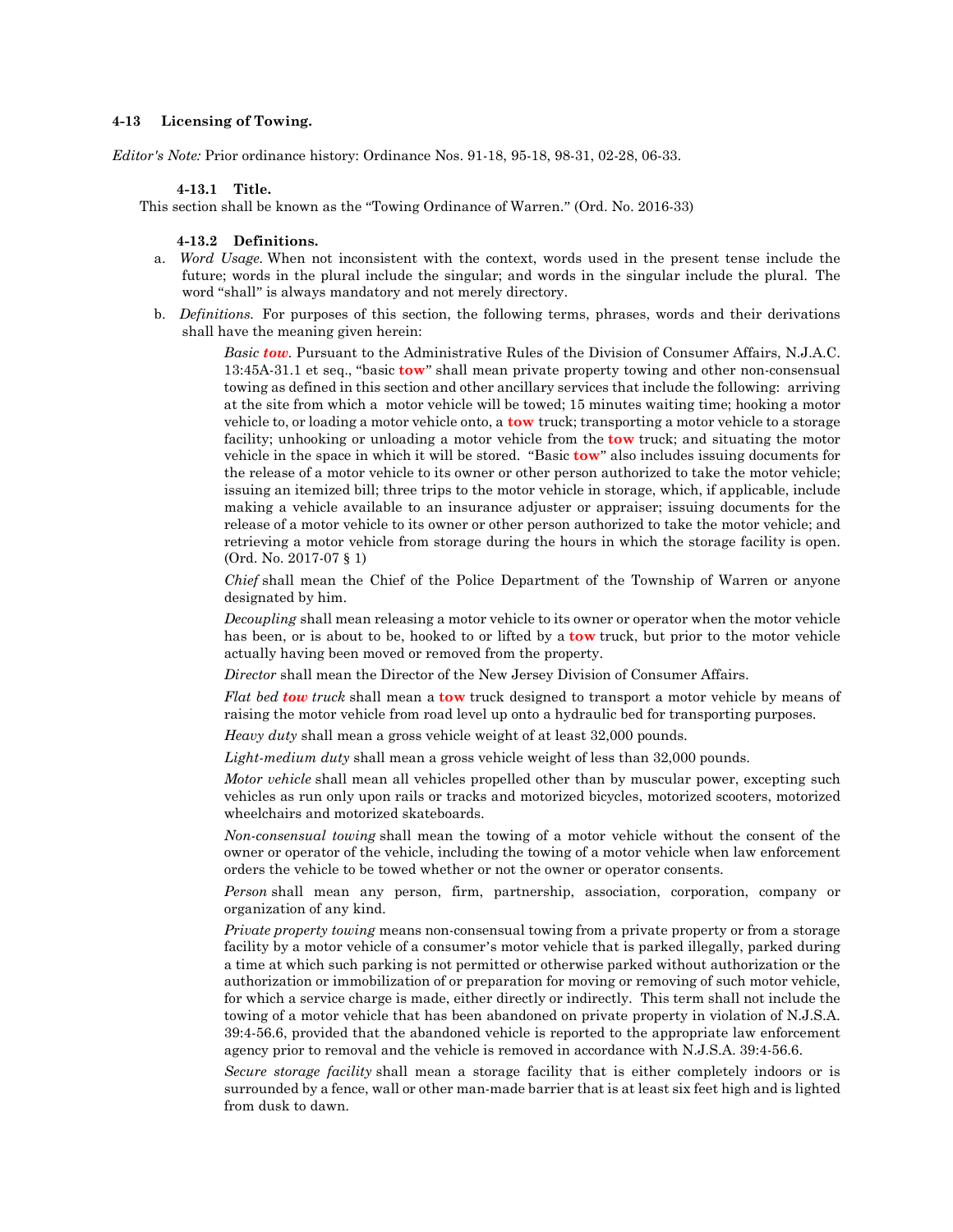*Site clean-up* shall mean the removal of all debris from the scene to the satisfaction of the police officers at the scene and includes the use of absorbents to soak up any liquids from a motor vehicle at the site from which a motor vehicle will be towed.

*Storage facility* shall mean a space at which motor vehicles that have been towed are stored.

*Tarping* shall mean covering a motor vehicle to prevent weather damage.

*Tow truck* shall mean a motor vehicle equipped with a boom or booms, winches, slings, tilt beds or similar equipment designed for the towing or recovery of motor vehicles.

*Towing* shall mean the moving or removing from public or private property or from a storage facility by a motor vehicle of a consumer's motor vehicle that is damaged as a result of an accident or otherwise disabled, is recovered after being stolen, or is parked illegally or otherwise without authorization, or the immobilization of or preparation for moving or removing of such motor vehicle, for which a service charge is made, either directly or indirectly. Dues or other charges of clubs or associations which provide towing services to club or association members shall not be considered a service charge for purposes of this definition.

*Towing list* shall mean a list maintained by the Police Department containing the names of those wreckers licensed and contracted by the Township to respond to requests for towing of vehicles made by the Police Department.

*Township* shall mean the Township of Warren.

*Waiting time* shall mean any time a towing company spends at a site from which a motor vehicle will be towed, during which the towing company is prevented from performing any work by another individual, beyond the time included as part of a basic **tow**.

*Winching* shall mean the process of moving a motor vehicle by the use of chains, nylon slings or additional lengths of winch cable from a position that is not accessible for direct hook up for towing a motor vehicle. Winching includes recovering a motor vehicle that is not on the road and righting a motor vehicle that is on its side or upside down, but does not include pulling a motor vehicle onto a flatbed **tow** truck.

*Window wrap* shall mean any material used to cover motor vehicle windows that have been damaged.

*Wrecker or towing company* shall mean a person in the business of, or offering the services of a towing service whereby motor vehicles are or may be towed or otherwise removed from one place to another by the use of a motor vehicle adapted to and designated for that purpose.

(Ord. No. 2016-33; Ord. No. 2017-07 § 1)

### **4-13.3** *License.*

 Any person who wishes to engage in business as a wrecker in the Township to **tow** vehicles on public and private property at the request of the Police Department shall be licensed by the Township pursuant to this section. The license shall not be transferable. (Ord. No. 2016-33)

### **4-13.4 Application.**

 Any person who desires to provide services as a wrecker at the request of the Police Department in the Township shall submit an application for a license to the Chief of Police or his designee, accompanied by a fee of two hundred (\$200.00) dollars, made payable to the Township of Warren. The application shall set forth the following information:

- a. The full name, address and telephone number of the applicant. If the applicant is a corporation, the name of the corporation and the name of the officers, directors, principals and its registered agent. If the applicant is a partnership, the names and addresses of the partners.
- b. The year, make and type of each vehicle used in said wrecker business by the applicant, the vehicle's serial number, registration number, a clear photograph of each vehicle showing the registration plate, and the name and address of its registered owner.
- c. The address of the wrecker's base of operation, where the wrecker's vehicles will be regularly garaged, stored and located. The wrecker's "base of operation," for the purposes of this section, is defined as where the wrecker's vehicles shall be garaged, stored and located, and shall be not more than two (2) miles, by roadway legally traveled in consideration of weight restrictions on certain roads, from any Township border.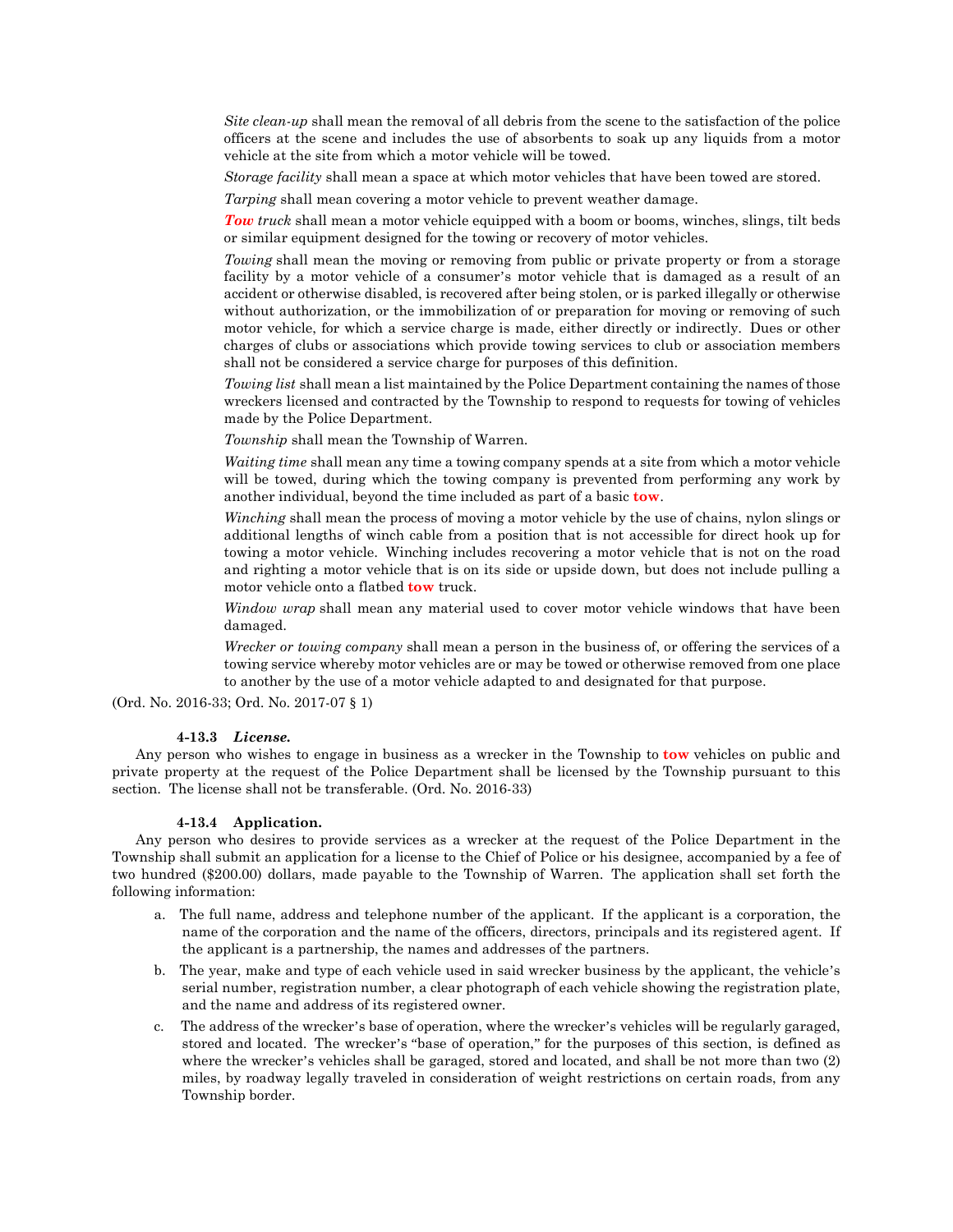- d. The telephone number or numbers available on a 24-hour, seven day per week basis, and the names, addresses and New Jersey Motor Vehicle driver's license numbers of all the wrecker's operators.
- e. The location, size and security features of the storage lot where vehicles shall be towed, a clear photograph or photographs of the lots, which lot shall be screened from public view, and which lot shall conform with all municipal ordinances, land use laws and the applicable zoning code. The wrecker agrees to ensure that the storage facility is safe and secure, utilizing all reasonable means to prevent theft, vandalism, damage to vehicles and/or any criminal activity. Any storage lot located outside of the Township shall be not more than two (2) miles, by roadway legally traveled in consideration of weight restrictions on certain roads, from any Township border.
- f. The name and address of the insurance carrier and agents and the policy limits and policy numbers of all insurance policies held by the applicant in regard to the wrecker and storage services.
- g. A certified statement of the willingness of the wrecker to be available on a 24 hour, seven day per week basis, and to abide by the instructions and directions of the Chief of Police, his subordinates, and the provisions of this section.
- (Ord. No. 2016-33; Ord. No. 2017-07 § 2)

## **4-13.5 Investigation.**

The Chief of Police shall investigate each application submitted to determine:

- a. The truth and accuracy of all information contained in the application.
- b. Whether public convenience and/or necessity will be served by awarding the license to the applicant wrecker.
- c. The applicant's practical and technical ability to perform the wrecker service as described in this section.
- d. The applicant's and his operators' fitness to engage in the wrecker business licensed pursuant to this section.
- e. Whether the applicant has demonstrated, by the adequacy of its equipment and facilities, availability and response time (see requirements of subsection 4-13.10d.) and the security of its storage facilities that it shall be able to comply with the requirements of this section.
- f. Whether the applicant wrecker's equipment is safe and in good and sound condition, and that it complies with the rules, regulations and standards of this section, as well as any applicable provision of New Jersey law, including, without limitation, New Jersey Motor Vehicle law.
- g. That the applicant wrecker have a minimum of three vehicles which meet the minimum standards set forth below:
	- 1. At least one light duty wreckers with a minimum chassis rating of 11,000 pounds gross vehicle weight and equipped with a minimum four ton capacity lifting device;
	- 2. At least two flat bed type wreckers with a minimum chassis rating of 11,000 pounds gross vehicle weight;
	- 3. At least one of the above vehicles must have four-wheel drive;
	- 4. All required vehicles as set forth above must be operable.
	- 5. All vehicles must be equipped with two-way radios, cab mounted amber emergency warning lights (conforming to New Jersey Motor Vehicle law standards and all light permits being obtained), **tow** sling type bars with rubber straps and/or wheel lift capability with safety straps to prevent damage to towed vehicles, and with steering locks for towing vehicles from the rear.
- h. In addition to the requirements of subsection 4-13.6g. above, the applicant must own or have access to a heavy duty wrecker and equipped with a minimum 25 ton capacity lifting device.

 The Chief of Police, upon completion of the foregoing investigation, shall forward a copy of the wrecker's application for licensure to the Township Committee, along with any recommendation for approval or disapproval of the license and the reasons, if any, for disapproval. The Township Committee shall then determine whether or not the applicant has complied with all the necessary standards and criteria, and thereupon award or deny the wrecker's license. If the license shall be awarded to the applicant, the applicant's name shall be added to the end of the rotation list for towing, pursuant to subsection 4-13.11 of this section.

(Ord. No. 2016-33; Ord. No. 2017-07 § 3)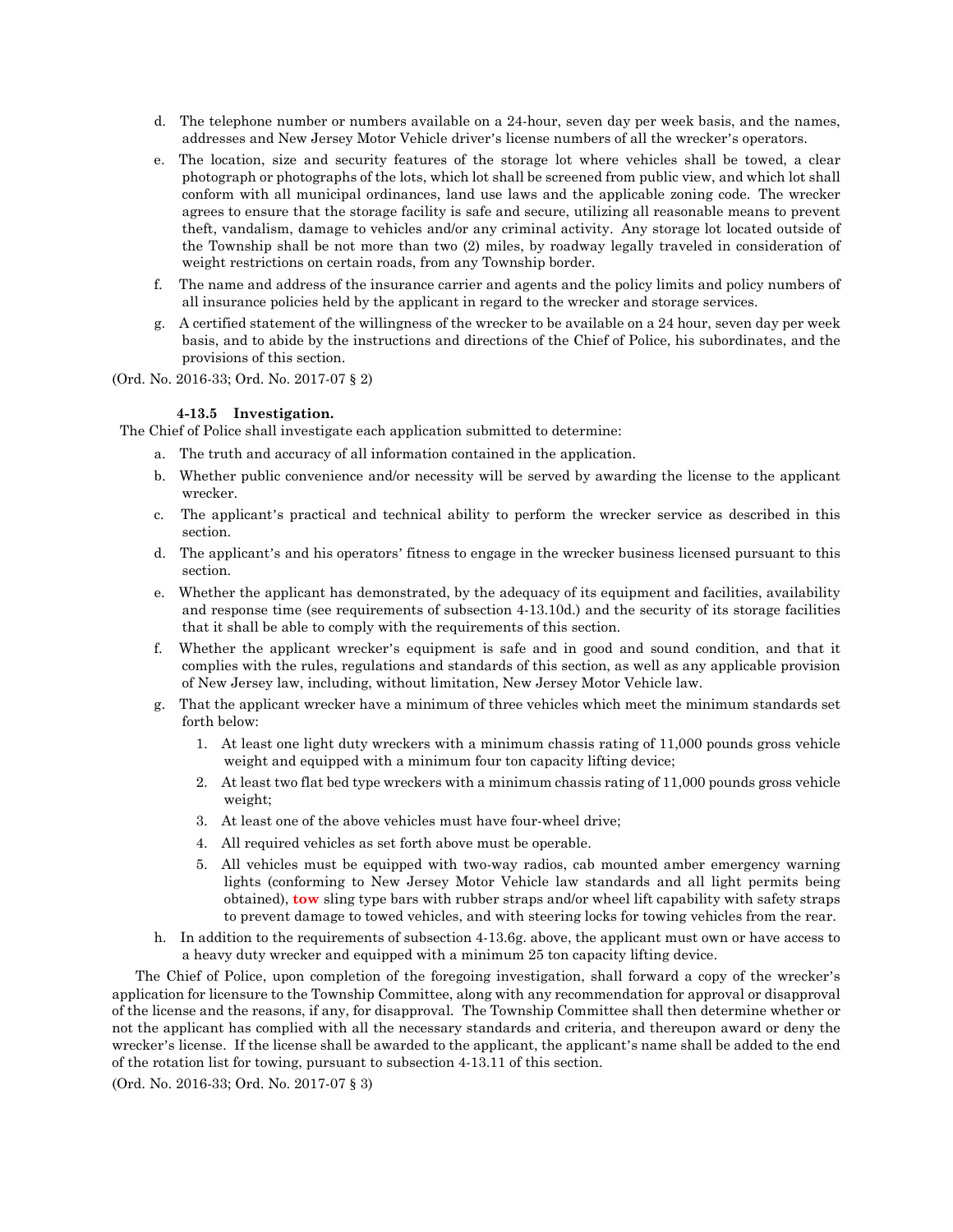## **4-13.6 Issuance of License.**

 The Chief of Police shall issue a license for a term of three years to the applicant wrecker, upon notice from the Township Committee that the applicant has been approved by the Township Committee, and has complied with all the requirements of this section. (Ord. No. 2016-33; Ord. No. 2017-07 § 4)

## **4-13.7 Indemnification.**

By submitting an application, the wrecker assumes all liability and agrees to indemnify and save the Township, its subdivisions, departments, agents, and employees, harmless from damages or losses sustained by vehicles while being towed, stored or released from wrecker's possession and from all personal injuries and property damage occurring to any persons, or property, as a result of the wrecker's performance of the wrecker's services, including, but not limited to, towing, storage or other activities relating to the licensed wrecker's services. All responsibility for the release of a stored vehicle shall be on a wrecker only. (Ord. No. 2016-33)

## **4-13.8 Insurance.**

 Each operator must have the insurance coverage required by N.J.A.C. 13:45A-31.3. Each policy (except employer's liability) is to name the Township of Warren as an additional insured. Insurance coverage shall be as follows:

- a. Motor vehicle liability for the death of, or injury to, persons and damage to property for each accident or occurrence in the amount of one million (\$1,000,000) dollars, single limit.
- b. For every **tow** truck, an operator shall secure and maintain insurance that covers garage keeper legal liability in the amount of two hundred fifty thousand (\$250,000) dollars, and "on-hook" coverage, either as an endorsement on the insurance required by paragraph a. above, or in the amount of two hundred fifty thousand (\$250,000) dollars.
- c. *Garage Liability Policy.* A garage liability policy shall be maintained with a combined single limit of one million (\$1,000,000.00) dollars per occurrence with a one million (\$1,000,000) dollar aggregate for bodily injury, death or property damage.
- d. Worker's Compensation Policy. A worker's compensation policy covering all of applicant's employees and operators, containing statutory coverage including liability coverage of at least one million (\$1,000,000.00) dollars for each accident per person, one million (\$1,000,000.00) dollar policy aggregate limit per disease, and one million (\$1,000,000.00) dollars for each disease per person.

 Each operator shall furnish to the Chief of Police a certificate of insurance from an insurance company satisfactory to the Township with the policy limits set forth above and naming the Township as an additional insured. Each certificate of insurance shall identify the coverage provided and shall provide that such insurance shall not be changed or canceled without giving thirty (30) days prior written notice to the Township by certified mail, return receipt requested.

(Ord. No. 2016-33; Ord. No. 2017-07 § 5)

# **4-13.9** *Standards of Operator Performance.*

All operators of licensed wreckers shall be obligated to comply with the following duties:

- a. Remove and **tow** to the designated storage facility all vehicles directed by the Chief of Police to be removed and towed because such vehicles are, in the Chief's of Police's sole discretion, designated as abandoned, illegally parked, disabled, involved in an accident, or to be impounded because of criminal or other investigation.
- b. Provide 24 hour, seven day a week service to the Township during the term of the license.
- Respond promptly to all requests for towing services by the Chief of Police. In any event, the wrecker shall respond and be present at the location (all locations in the Township) for towing services within 15 minutes of receipt of notice of the towing required between the hours of eight o'clock in the morning (hereinafter "daytime") and within 25 minutes of receipt of notice between the hours of 5:01 in the evening and 7:59 in the morning (hereinafter "nighttime"), unless otherwise directed by the Chief of Police. In the event a wrecker does not arrive at the **tow** location within the above time periods, the police officer on the scene shall have the right to have a substitute wrecker called to the location who will have the right to perform the **tow** services. The originally called wrecker shall have no right to payment from any party.
- d. Not charge any fee for replacement of equipment or materials provided at the scene of the **tow**.